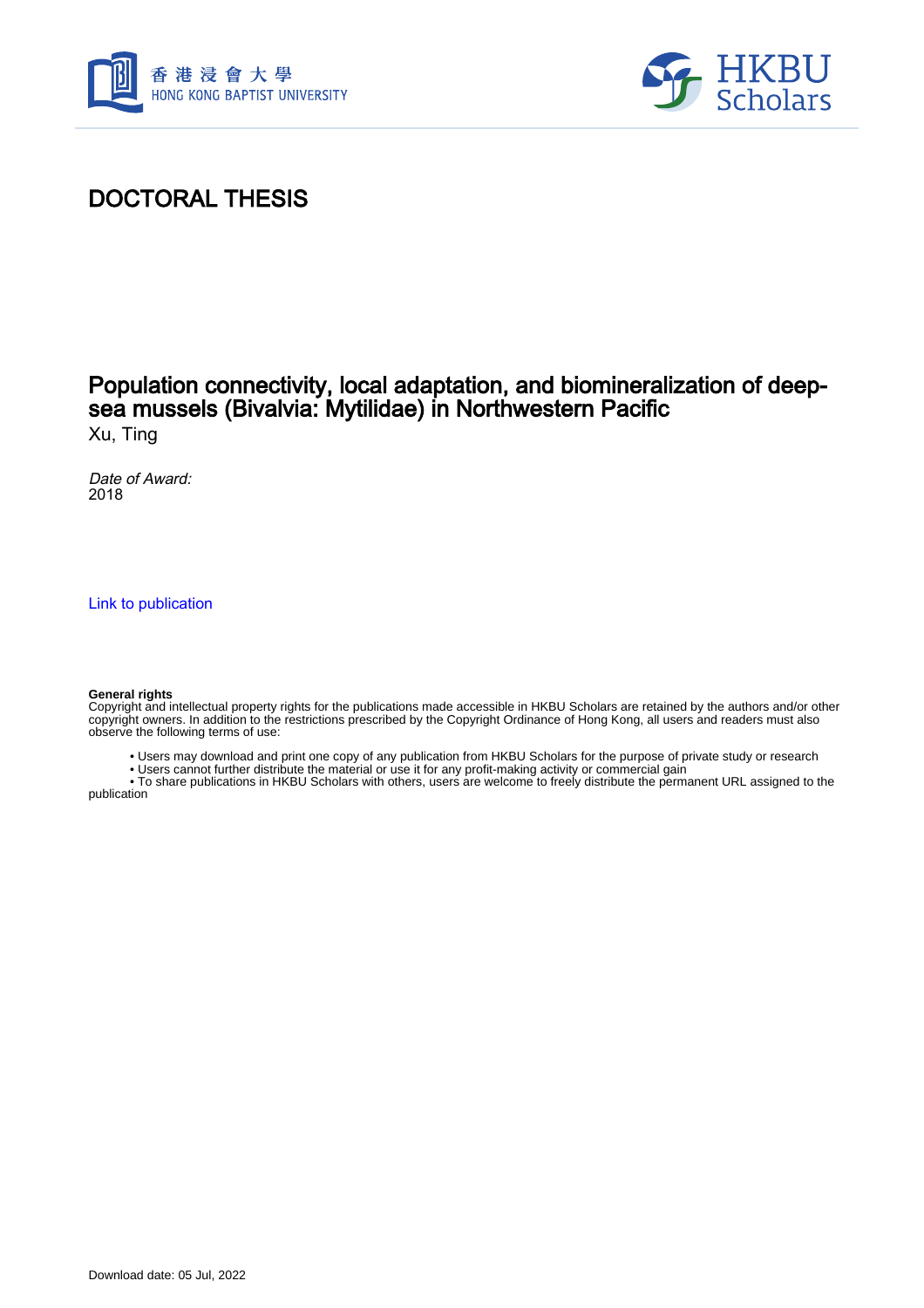### **ABSTRACT**

The discovery of deep-sea chemosynthesis-based ecosystems including hydrothermal vents and cold seeps has greatly expanded our view of life on Earth. Nevertheless, for many benthic organisms in these ecosystems, little is known about where they come from, how scattered populations are connected by larval dispersal, and how they adapt to the local environments. Mussels of *Bathymodiolus platifrons* (Bivalvia: Mytilidae) are one of the dominant and foundation species in deep-sea chemosynthesis-based ecosystems. They are known to have a wide geographic distribution, and are also one of the few deep-sea species capable of living in both hydrothermal vents [in Okinawa Trough (OT)] and methane seeps [in the South China Sea (SCS) and Sagami Bay (SB)]. Previous population genetics studies of *B. platifrons* mostly relied on one to several genes, which suffered from the lack of sensitivity required to resolve their fine-scale genetic structure, and were unable to reveal their adaptation to the local environments. With the repaid development of molecular techniques, it is now possible to address their demographic mechanisms and local adaptation from a genome-wide perspective.

Therefore, in the first part of my thesis, I aimed to generate genome-wide single nucleotide polymorphisms (SNPs) for *B*. *platifrons* via a combination of genome survey sequencing and the type IIB endonuclease restriction-site associated DNA (2b-RAD) approach, assess the potential use of SNPs in detecting fine-scale population genetic structure and signatures of diversifying selection, as well as their cross-species application in other bathymodioline mussels. Genome survey sequencing was conducted for one individual of *B. platifrons*. *De novo* assembly resulted in 781 720 sequences with a scaffold N50 of 2.9 kb. Using these sequences as a reference, 9307 genome-wide SNPs were identified from 28 *B. platifrons* individuals collected from a methane seep in the SCS and a hydrothermal vent in the middle OT (M-OT), with nine outlier SNPs showed significant evidence of diversifying selection. The small  $F_{ST}$  value (0.0126) estimated based on the neutral SNPs indicated high genetic connectivity between the two populations. However, the permutation test detected significant differences ( $P < 0.00001$ ), indicating the two populations having clearly detectable genetic differentiation. The Bayesian clustering analyses and principle component analyses (PCA) performed based on either the neutral or outlier SNPs also showed that the two populations were genetically differentiated. This initial study successfully demonstrated the applicability of combining genome sequencing and 2b-RAD in population genomics studies of *B. platifrons*. Besides, using the survey genome of *B. platifrons* as a reference, a total of 10 199, 6429, and 3811 single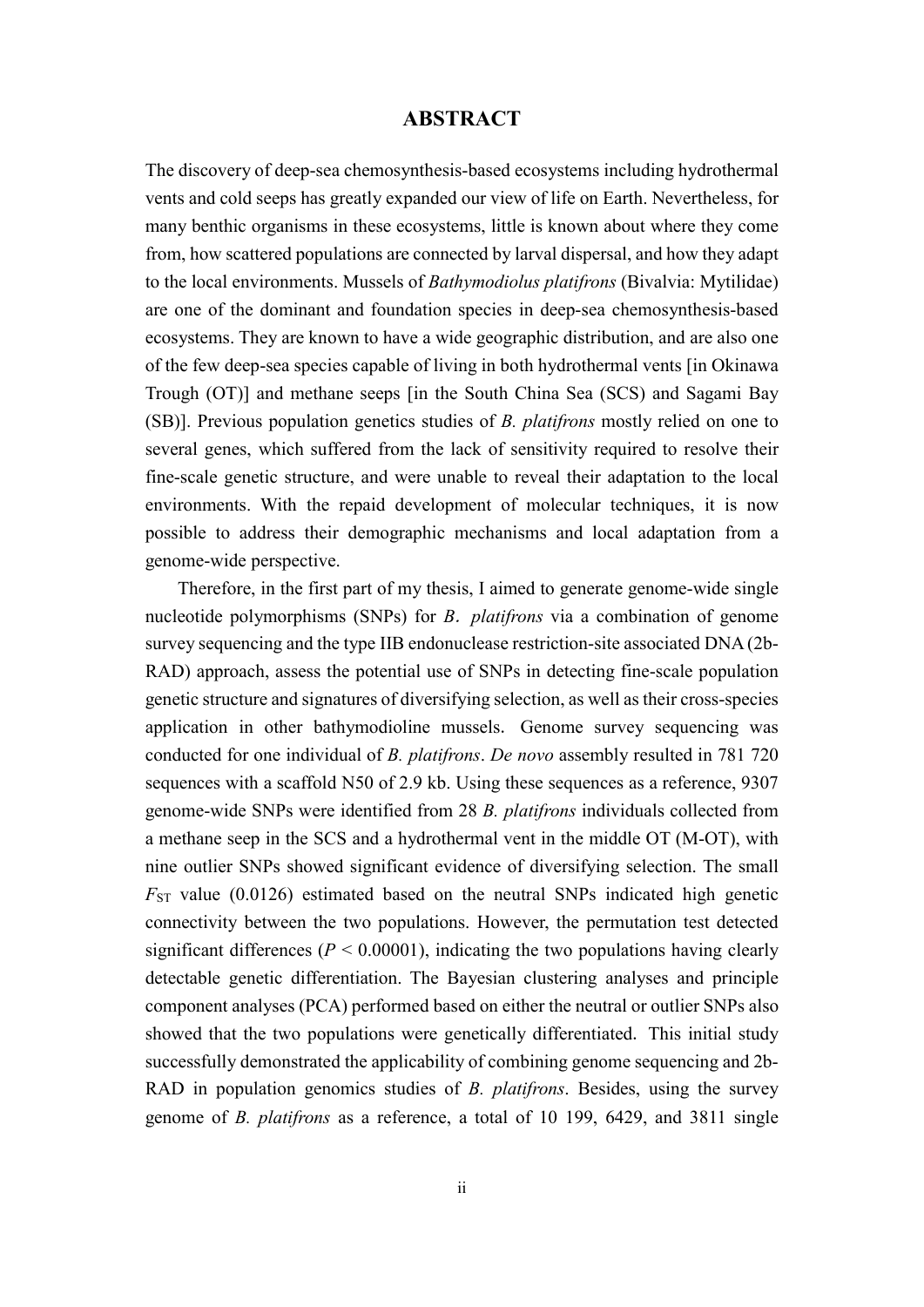nucleotide variants (SNVs) were detected from three bathymodioline mussels *Bathymodiolus japonicus*, *Bathymodiolus aduloides*, and *Idas* sp. These results highlighted the potential of cross-species and cross-genus applications of the *B. platifrons* genome for SNV/SNP identification among different bathymodioline lineages, which can be further used in various evolutionary and genetic studies.

To have a deeper understanding of how individuals of *B. platifrons* are connected among and adapt to their habitats, in the second part of my thesis, I used both mitochondrial genes and genome-wide SNPs to conduct a more comprehensive population genetics/genomics study of *B. platifrons*. Three mitochondrial genes (i.e. *atp6*, *cox1*, and *nad4*) and 6398 SNPs generated by 2b-RAD were obtained from 110 *B. platifrons* individuals from six representative locations along their known distribution range in the Northwestern Pacific. The small  $F_{ST}$  values based on both types of genetic markers all revealed high genetic connectivity of *B. platifrons*, which may have been driven by the strong ocean currents (i.e. Kuroshio Current, North Pacific Intermediate Water). However, when using SNP datasets rather than mitochondrial genes, individuals in the SCS were identified as a distinct genetic group, indicating the Luzon Strait may serve as a dispersal barrier that limits their larval exchange between the SCS and the open area in the Northwestern Pacific. Moreover, a genetic subdivision of *B. platifrons* in the southern OT (S-OT) from those in M-OT and SB was observed when using 125 outlier SNPs for data analyses. The outlierassociated proteins were found to be involved in various biological processes, such as DNA and protein metabolism, transcription and translation, and response to stimulus, indicating local adaptation of *B. platifrons* even they are confronted with extensive gene flow in the OT-SB region. Furthermore, by using SNP datasets, populations in S-OT were revealed to be the source of gene flow to those in the SCS, M-OT, and SB. Overall, these results offered novel perspectives on the potential forces that may have led to the genetic differentiation and local adaptation of *B. platifrons*, which can serve as an example for other deep-sea species with high dispersal potential, and contribute to the designation of marine protected areas and conservation of deepsea chemosynthesis-based ecosystems.

Molluscan shell formation is one of the most common and abundant biomineralization processes in metazoans. Although composed of less than 5 wt% of the molluscan shells, shell matrix proteins (SMPs) are known to play multiple key roles during shell formation, such as providing a gel-like micro-environment to favour mineral precipitation, promoting crystal nucleation, as well as guiding and inhibiting crystal growth. To date, all studies on SMPs have focused on molluscs in terrestrial and shallow-water ecosystems with no reports for those living in the deep ocean.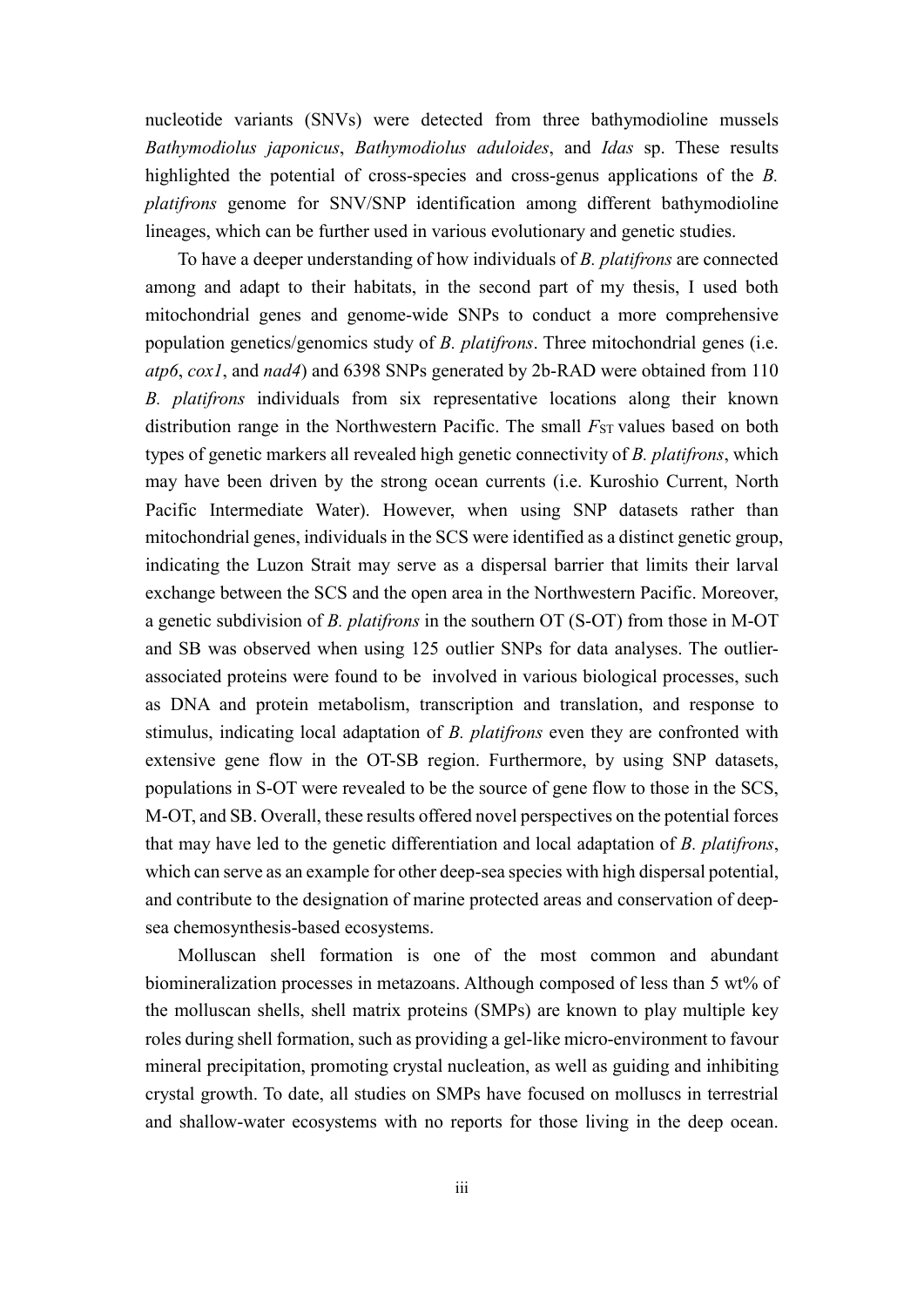Herein, the third part of my thesis was to study the shell proteomes of *B. platifrons* and its shallow-water relative *Modiolus philippinarum* with the aim to bridge such knowledge gaps in biomineralization studies. A total of 94 and 55 SMPs were identified from the shell matrices of *B. platifrons* and *M. philippinarum*, respectively, with 31 SMPs shared between two species. These SMPs can be assigned into six broad categories, comprising calcium binding, polysaccharide interaction, enzyme, extracellular matrix-related proteins, immunity-related proteins, and those with uncharacterized functions. Many of them, such as tyrosinases, carbonic anhydrases, collagens, chitin-related proteins, peroxidases, as well as proteinase and proteinase inhibitor domain-containing proteins, have been widely found in molluscan shell matrices and other metazoan calcified tissues (e.g. exoskeletons of corals, tubes of tubeworms), whereas some others, such as cystatins, were found for the first time in molluscan shell matrices, and ferric-chelate reductase-like proteins and heme-binding proteins were to be detected for the first time in metazoan calcified tissues. This is the first report of the shell proteome of deep-sea molluscs, which will support various follow-up studies to better understand the functions of these SMPs, especially in relation to environmental adaptation.

Overall, my population genetics/genomics studies have improved our understanding of the population dynamics, genetic connectivity, fine-scale genetic structure, and local adaptation of *B. platifrons* in the Northwestern Pacific, and my proteomics study has shed light on the biomineralization processes of molluscs in the deep ocean.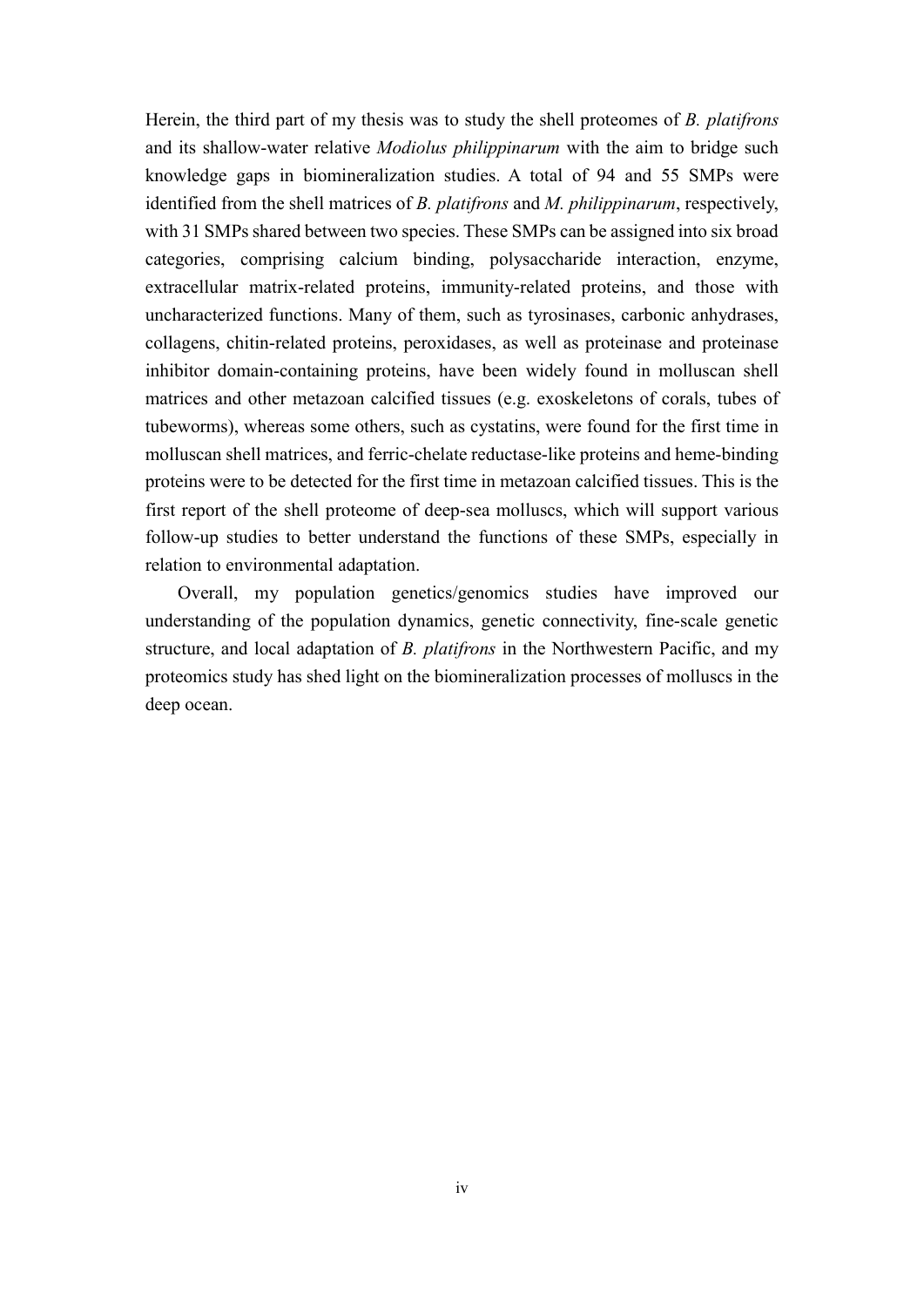### **Table of contents**

| 1. 2 Vent and seep (chemosynthesis-based) ecosystems in the deep ocean  3          |
|------------------------------------------------------------------------------------|
|                                                                                    |
| 1. 4 Significance of studying population connectivity in chemosynthesis-based      |
| 1.5 Traditional genetic markers for population genetics studies in chemosynthesis- |
|                                                                                    |
|                                                                                    |
|                                                                                    |
|                                                                                    |
|                                                                                    |
| 1. 6 Genome-wide SNP markers for population genomics studies 14                    |
| 1.6.1 Advantages of genome-wide SNPs in population genomics studies  14            |
| 1.6.2 Identification of genome-wide SNPs using RAD-seq 15                          |
|                                                                                    |
| 1.7.1 Biological and applicable importance of molluscan shells  17                 |
|                                                                                    |
| 1.7.3 Sources and transport mechanisms of the precursors elements for shell        |
|                                                                                    |
|                                                                                    |
|                                                                                    |
|                                                                                    |
|                                                                                    |
| Chapter 2 Genome-wide discovery of SNPs and SNVs in deep-sea mussels:              |
| Potential use in population genomics and cross-species applications 31             |
|                                                                                    |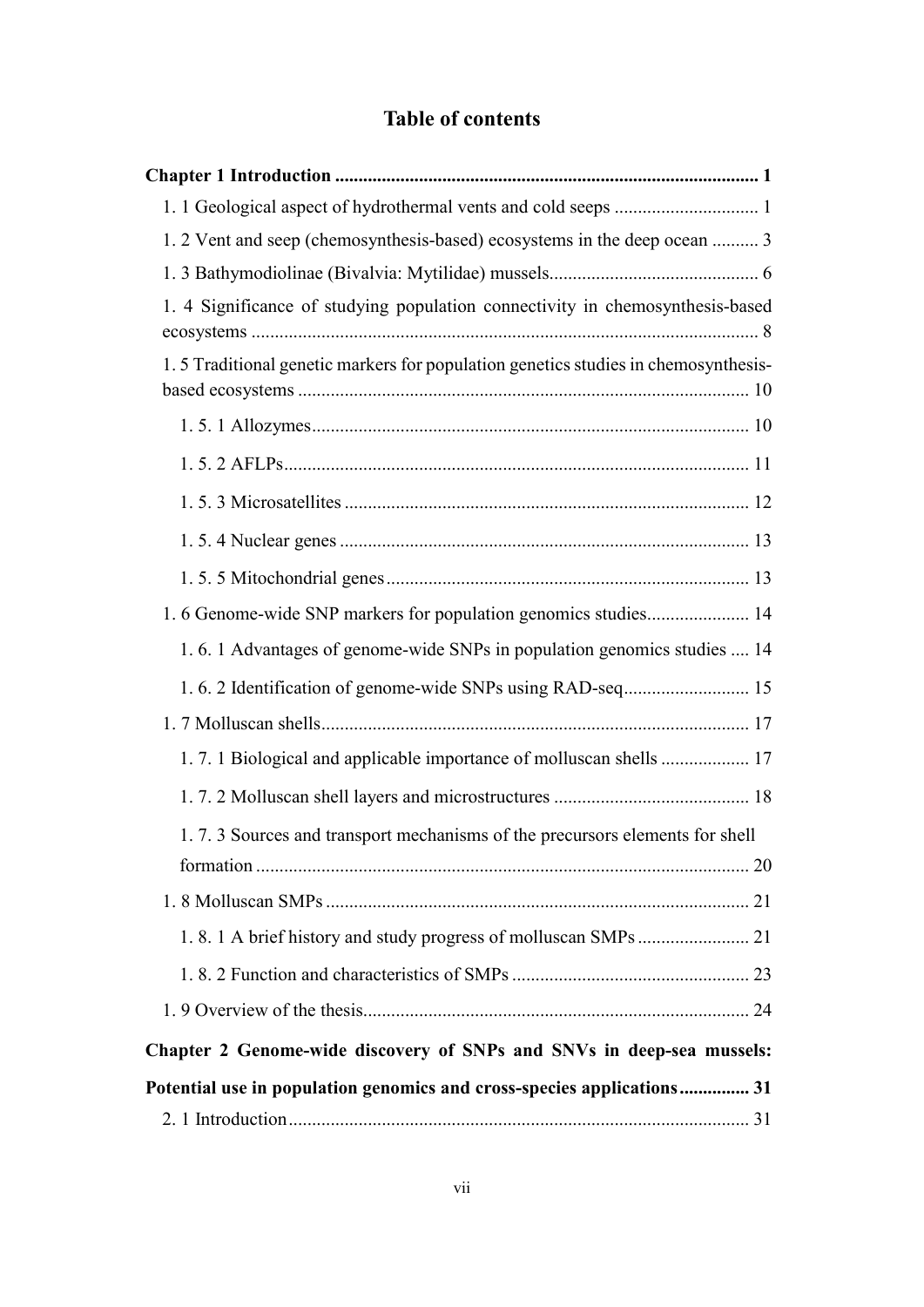| 2.2.2 Amplification and sequencing of mitochondrial genes for phylogenetic      |  |
|---------------------------------------------------------------------------------|--|
| 2. 2. 3 Survey sequencing and assembly of the <i>B. platifrons</i> genome  35   |  |
| 2. 2. 4 RAD library construction, sequencing, and SNP/SNV calling 35            |  |
| 2.2.5 SNP filtering, validation, and genetic statistics in <i>B. platifrons</i> |  |
|                                                                                 |  |
| 2. 2. 6 Outlier SNP detection within two <i>B. platifrons</i> populations 38    |  |
|                                                                                 |  |
|                                                                                 |  |
| 2. 3. 1 Phylogenetic relationship of selected bathymodioline mussels  39        |  |
| 2. 3. 2 Survey sequencing and assembly of the <i>B. platifrons</i> genome  40   |  |
| 2. 3. 3 SNP calling, filtering, and genetic statistics in <i>B. platifrons</i>  |  |
|                                                                                 |  |
| 2. 3. 4 Outlier SNP detection within two <i>B. platifrons</i> populations 42    |  |
|                                                                                 |  |
| 2. 3. 6 2b-RAD data analysis and cross-species detection of SNVs in the other   |  |
|                                                                                 |  |
|                                                                                 |  |
|                                                                                 |  |
| 2.4.2 Insights from comparing two populations of <i>B. platifrons</i> 44        |  |
|                                                                                 |  |
|                                                                                 |  |
| Chapter 3 Genome-wide SNPs reveal fine-scale genetic structure and local        |  |
| adaptation of Bathymodiolus platifrons in the Northwestern Pacific 65           |  |
|                                                                                 |  |
|                                                                                 |  |
|                                                                                 |  |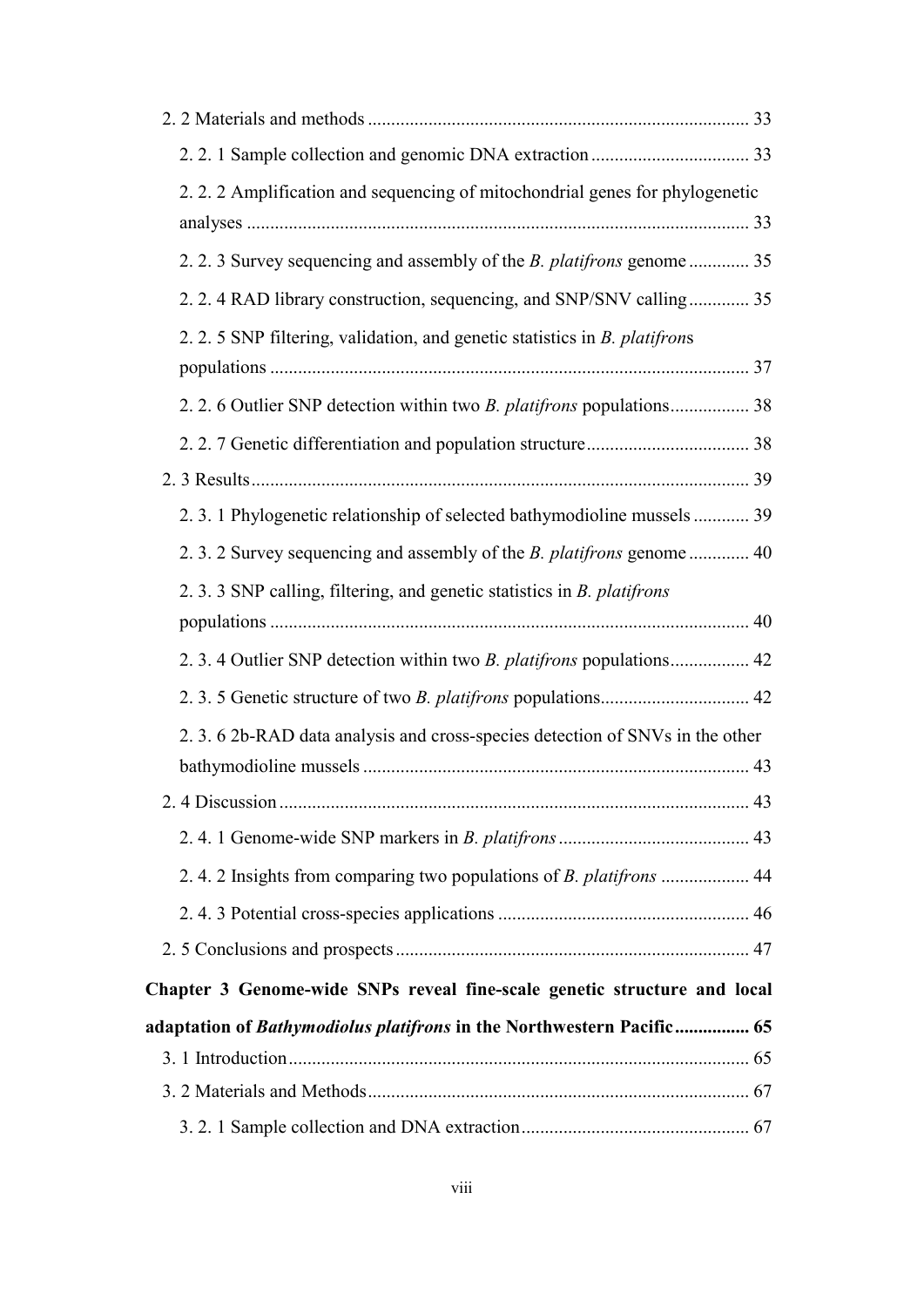| 3.2.3 Population genetic analyses using mitochondrial genes  68                   |  |
|-----------------------------------------------------------------------------------|--|
| 3.2.4 RAD library construction, sequencing, and data filtering 69                 |  |
|                                                                                   |  |
|                                                                                   |  |
| 3.2.7 Evaluation of population genetic structure using the entire and the         |  |
| 3. 2. 8 Detection and annotation of the candidate outlier SNPs under natural      |  |
| 3.2.9 Estimation of contemporary gene flow and historical migration patterns      |  |
|                                                                                   |  |
|                                                                                   |  |
| 3. 3. 1 Population genetic analyses based on mitochondrial genes 73               |  |
|                                                                                   |  |
| 3. 3. 3 Genetic differentiation estimated based on the entire set of and the      |  |
|                                                                                   |  |
| 3. 3. 4 Population genetic structure inferred based on the entire and the outlier |  |
|                                                                                   |  |
|                                                                                   |  |
| 3. 3. 6 Contemporary gene flow and historical migration patterns inferred         |  |
|                                                                                   |  |
|                                                                                   |  |
|                                                                                   |  |
| Chapter 4 Biomineralization toolkits of the deep-sea mussel Bathymodiolus         |  |
| platifrons and its shallow-water relative Modiolus philippinarum 116              |  |
|                                                                                   |  |
|                                                                                   |  |
| 4.2.1 Sample collection and observation of shell microstructures 117              |  |
|                                                                                   |  |